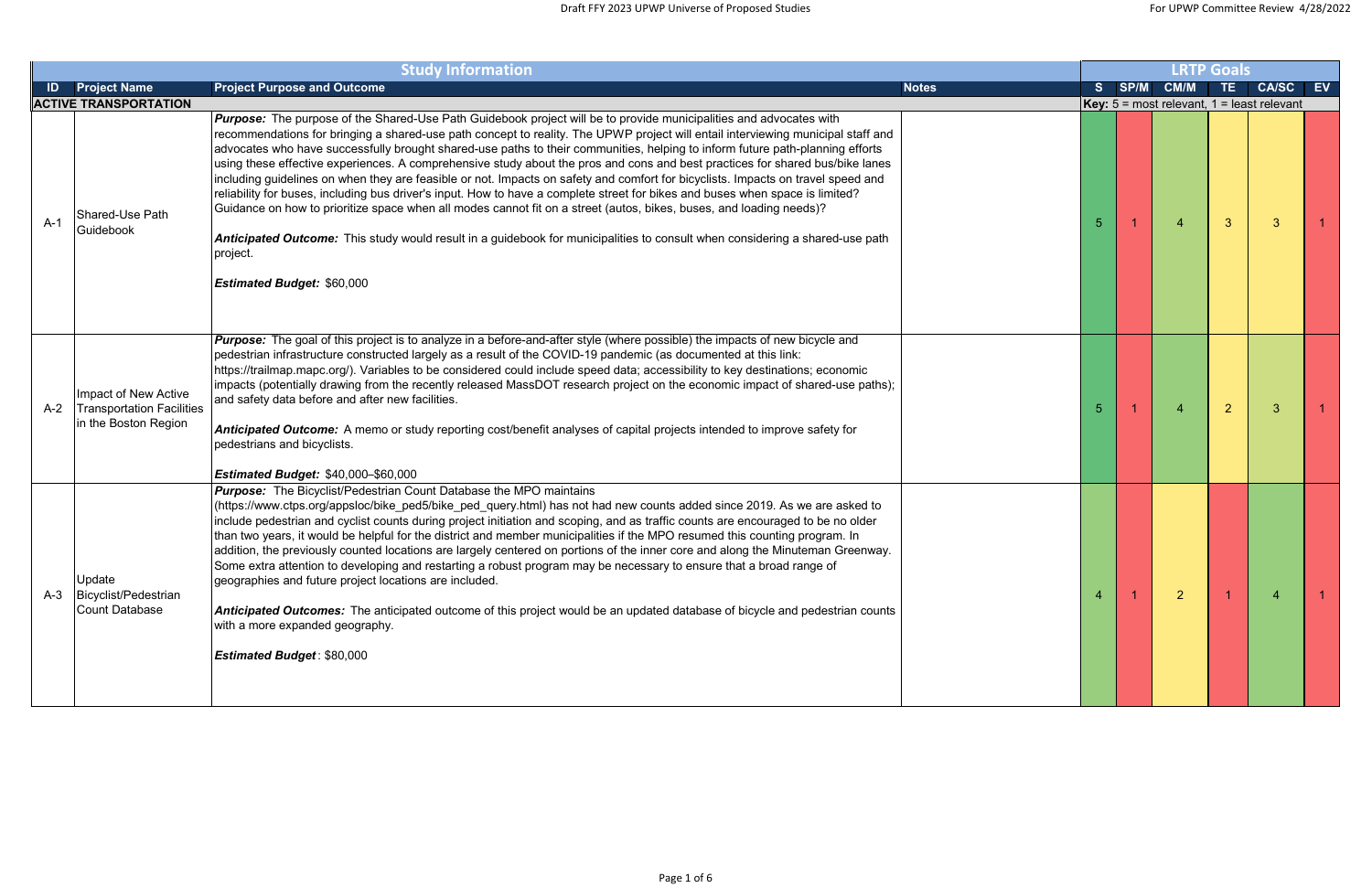|                | <b>Study Information</b>                   |                                                                                                                                                                                                                                                                                                                                                                                                                                                                                                                                                                                                                                                                                                                                                                                                                                                                                                                                                                                                                                                                                                                |              |                |                |                          |              | <b>LRTP Goals</b> |    |  |  |  |  |  |  |  |
|----------------|--------------------------------------------|----------------------------------------------------------------------------------------------------------------------------------------------------------------------------------------------------------------------------------------------------------------------------------------------------------------------------------------------------------------------------------------------------------------------------------------------------------------------------------------------------------------------------------------------------------------------------------------------------------------------------------------------------------------------------------------------------------------------------------------------------------------------------------------------------------------------------------------------------------------------------------------------------------------------------------------------------------------------------------------------------------------------------------------------------------------------------------------------------------------|--------------|----------------|----------------|--------------------------|--------------|-------------------|----|--|--|--|--|--|--|--|
| ID             | <b>Project Name</b>                        | <b>Project Purpose and Outcome</b>                                                                                                                                                                                                                                                                                                                                                                                                                                                                                                                                                                                                                                                                                                                                                                                                                                                                                                                                                                                                                                                                             | <b>Notes</b> | S.             | SP/M           | <b>CM/M</b>              | TE.          | <b>CA/SC</b>      | EV |  |  |  |  |  |  |  |
|                | ROADWAY AND MULTIMODAL MOBILITY            |                                                                                                                                                                                                                                                                                                                                                                                                                                                                                                                                                                                                                                                                                                                                                                                                                                                                                                                                                                                                                                                                                                                |              |                |                |                          |              |                   |    |  |  |  |  |  |  |  |
| $M-1$          | Multi-Municipality<br>Parking Study        | <b>Purpose:</b> MAPC and CTPS propose collaborating on a research study to assess regional parking demand and utilization at<br>commercial/mixed-use developments, with a particular focus on lab/life science facilities. As more lab facilities are proposed<br>throughout the Greater Boston region, developers are suggesting that high amounts of parking are needed on-site, which is<br>sparking concern from municipalities about the potential impacts on local and regional transportation systems. MAPC's Perfect Fit<br>Parking research, which assessed regional parking demand and utilization at multifamily housing developments, can provide a<br>potential model to help determine the appropriate amount of parking at lab facilities and to avoid overbuilding.<br><b>Anticipated Outcome:</b> A database organizing parking rates, policies, permit programs of municipal and lab parking spaces in<br>the Boston region, as well as a model determining appropriate amount of parking needed at lab facilities given the surrounding<br>community.<br><b>Estimated Budget: \$125,000</b> |              |                |                | $\overline{3}$           | $\mathbf{3}$ | 3                 |    |  |  |  |  |  |  |  |
| <b>TRANSIT</b> |                                            |                                                                                                                                                                                                                                                                                                                                                                                                                                                                                                                                                                                                                                                                                                                                                                                                                                                                                                                                                                                                                                                                                                                |              |                |                |                          |              |                   |    |  |  |  |  |  |  |  |
| $T-1$          | <b>Flexibly Fixed Route Bus</b><br>Service | <b>Purpose:</b> This study would identify the costs and benefits to allowing on-demand stops (in between existing stops) on low<br>ridership bus routes and/or during off-peak service to increase safety and convenience for riders. Conducted in collaboration with<br>RTAs, this study would aim to additionally map RTA service areas and identify gaps in service.<br><b>Anticipated Outcomes: Maps of RTA service routes</b><br><b>Estimated Budget: \$40,000-60,000</b>                                                                                                                                                                                                                                                                                                                                                                                                                                                                                                                                                                                                                                 |              | $\overline{2}$ | $\overline{2}$ | $\boldsymbol{\varDelta}$ |              | $\overline{2}$    |    |  |  |  |  |  |  |  |
| $T-2$          | <b>Transit Modernization</b><br>Program    | Purpose: This study would dedicate staff time to develop materials and direction for the Transit Modernization Program that<br>begins in FFY 2025. Beginning early would assist CATA, MWRTA, and the MBTA in identifying eligible needs and coordinating<br>efforts with municipalities before the funding program solicits applications.<br>Anticipated Outcomes: Guidelines and materials to assist transportation agencies in coordinating with municipalities during the<br>application process for the Transit Modernization Program<br><b>Estimated Budget: \$75,000</b>                                                                                                                                                                                                                                                                                                                                                                                                                                                                                                                                 |              | $\overline{2}$ |                | $\overline{4}$           | $\mathbf{3}$ | $\overline{2}$    |    |  |  |  |  |  |  |  |

|                         |                         |                         | <b>LRTP Goals</b>       |                |                 |
|-------------------------|-------------------------|-------------------------|-------------------------|----------------|-----------------|
| $\overline{\mathsf{s}}$ | SP/M                    | CM/M                    | TE                      | <b>CA/SC</b>   | $\overline{EV}$ |
|                         |                         |                         |                         |                |                 |
| $\overline{1}$          | $\overline{1}$          | 3                       | $\overline{3}$          | $\overline{3}$ | 5               |
|                         |                         |                         |                         |                |                 |
| $\overline{2}$          | $\overline{c}$          | $\overline{4}$          | $\overline{\mathbf{4}}$ | $\overline{2}$ | $\overline{2}$  |
| $\overline{a}$          | $\overline{\mathbf{4}}$ | $\overline{\mathbf{4}}$ | 3                       | $\overline{c}$ | $\overline{a}$  |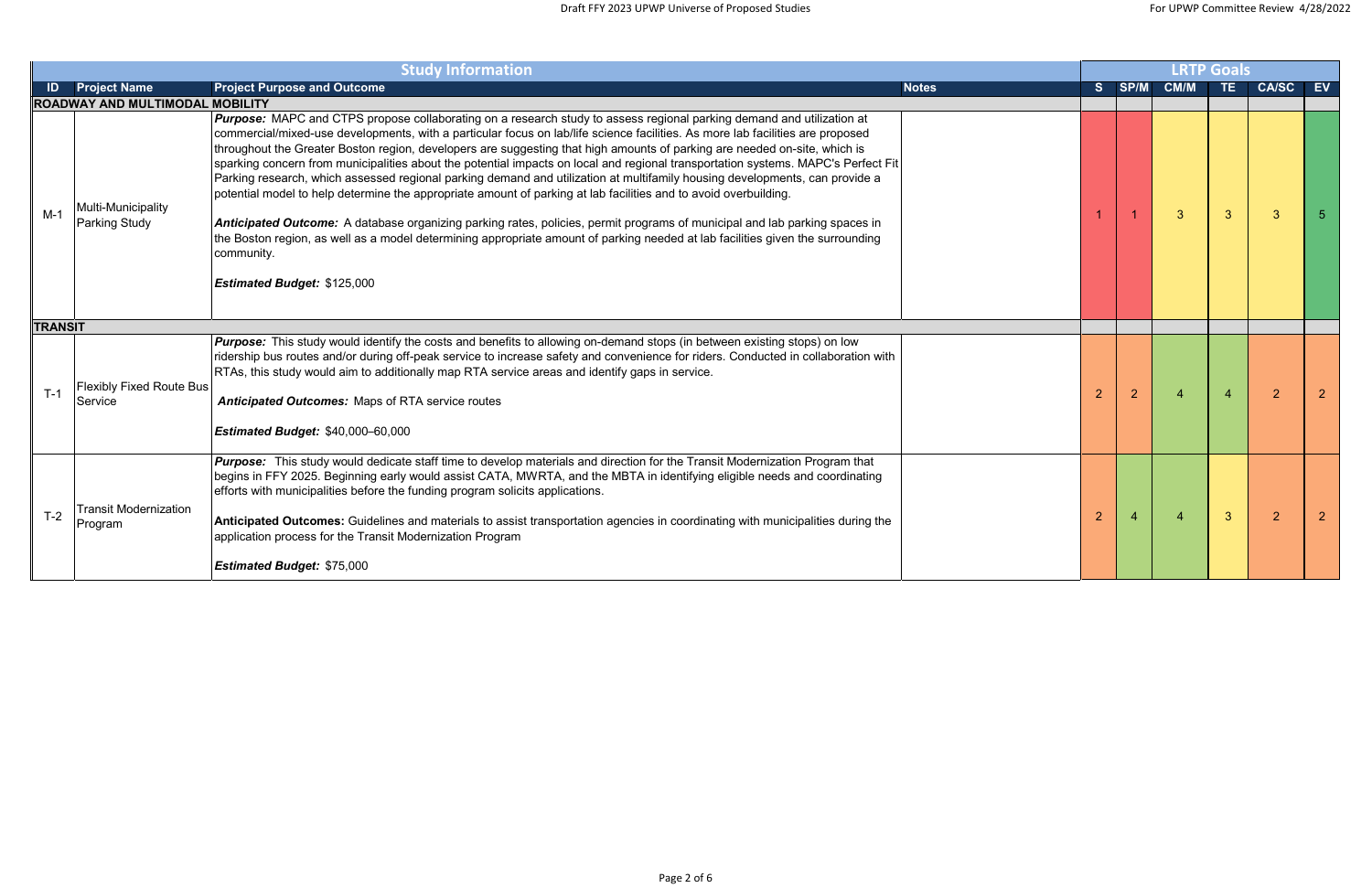|       |                                                                      | <b>LRTP Goals</b>                                                                                                                                                                                                                                                                                                                                                                                                                                                                                                                                                                                                                                                                                                                                                                                                                                                                                                                                                                                                                                                                                                                                                                                                                                                                                                                                                                                                                                                                                                                                                                                                                                                                                                                                                                                                                                                                                                                                                                               |              |    |             |             |     |              |    |
|-------|----------------------------------------------------------------------|-------------------------------------------------------------------------------------------------------------------------------------------------------------------------------------------------------------------------------------------------------------------------------------------------------------------------------------------------------------------------------------------------------------------------------------------------------------------------------------------------------------------------------------------------------------------------------------------------------------------------------------------------------------------------------------------------------------------------------------------------------------------------------------------------------------------------------------------------------------------------------------------------------------------------------------------------------------------------------------------------------------------------------------------------------------------------------------------------------------------------------------------------------------------------------------------------------------------------------------------------------------------------------------------------------------------------------------------------------------------------------------------------------------------------------------------------------------------------------------------------------------------------------------------------------------------------------------------------------------------------------------------------------------------------------------------------------------------------------------------------------------------------------------------------------------------------------------------------------------------------------------------------------------------------------------------------------------------------------------------------|--------------|----|-------------|-------------|-----|--------------|----|
| ID    | <b>Project Name</b>                                                  | <b>Project Purpose and Outcome</b>                                                                                                                                                                                                                                                                                                                                                                                                                                                                                                                                                                                                                                                                                                                                                                                                                                                                                                                                                                                                                                                                                                                                                                                                                                                                                                                                                                                                                                                                                                                                                                                                                                                                                                                                                                                                                                                                                                                                                              | <b>Notes</b> | S. | <b>SP/M</b> | <b>CM/M</b> | TE. | <b>CA/SC</b> | EV |
| $T-3$ | Opportunities for Bus<br>Rapid Transit (BRT) in<br>the Boston Region | Purpose: This study addresses four of the six MPO's goals with Transportation Equity as the primary focus and Clean Air/Clean<br>Communities, Capacity Management/Mobility, and Economic Vitality as secondary objectives. BRT addresses transportation<br>equity by focusing on improving the frequency, speed, reliability, and quality of bus transit service that is disproportionately used<br>by low-income and minority riders. These bus service enhancements provide disadvantaged populations with greater accessibility<br>to jobs and services and improve overall quality of life by allowing people to spend more time at origins and destinations and less<br>time waiting for service. It can also extend the reach of rapid rail transit services by feeding end of line stations and providing line-<br>to-line transfers outside downtown. BRT addresses the remaining goals: Clean Air/Clean Communities by inducing a mode shift<br>away from private automobiles, Capacity Management/Mobility by increasing capacity of bus routes with greater frequency and<br>longer vehicles, and Economic Vitality by promoting more sustainable transit-oriented development at nearby stations.<br>n 2015 ITDP conducted a BRT analysis Better Rapid Transit for Greater Boston that identified five potential corridors for BRT in<br>the Boston region and provided time-savings estimates. This study will build on the ITDP study by measuring the accessibility<br>benefits of BRT along these and five additional corridors. MPO staff will leverage innovative transit analysis tools such as<br>Conveyal to estimate the number of additional jobs, services, and destinations BRT could provide to EJ communities throughout<br>the Boston Region.<br>Anticipated Outcomes: A memo outlining potential new corridors for BRT and potential benefits and impacts of such an<br>expansion on EJ communities and economic development.<br><b>Estimated Budget: \$80,000</b> |              |    |             |             | 3   |              |    |

| CM/M<br>TE.<br><b>CA/SC</b><br>SP/M<br>$\mathbf S$                        | $E$ V                   |
|---------------------------------------------------------------------------|-------------------------|
|                                                                           |                         |
| $\overline{1}$<br>$\overline{4}$<br>3<br>$\overline{4}$<br>$\overline{5}$ | $\overline{\mathbf{4}}$ |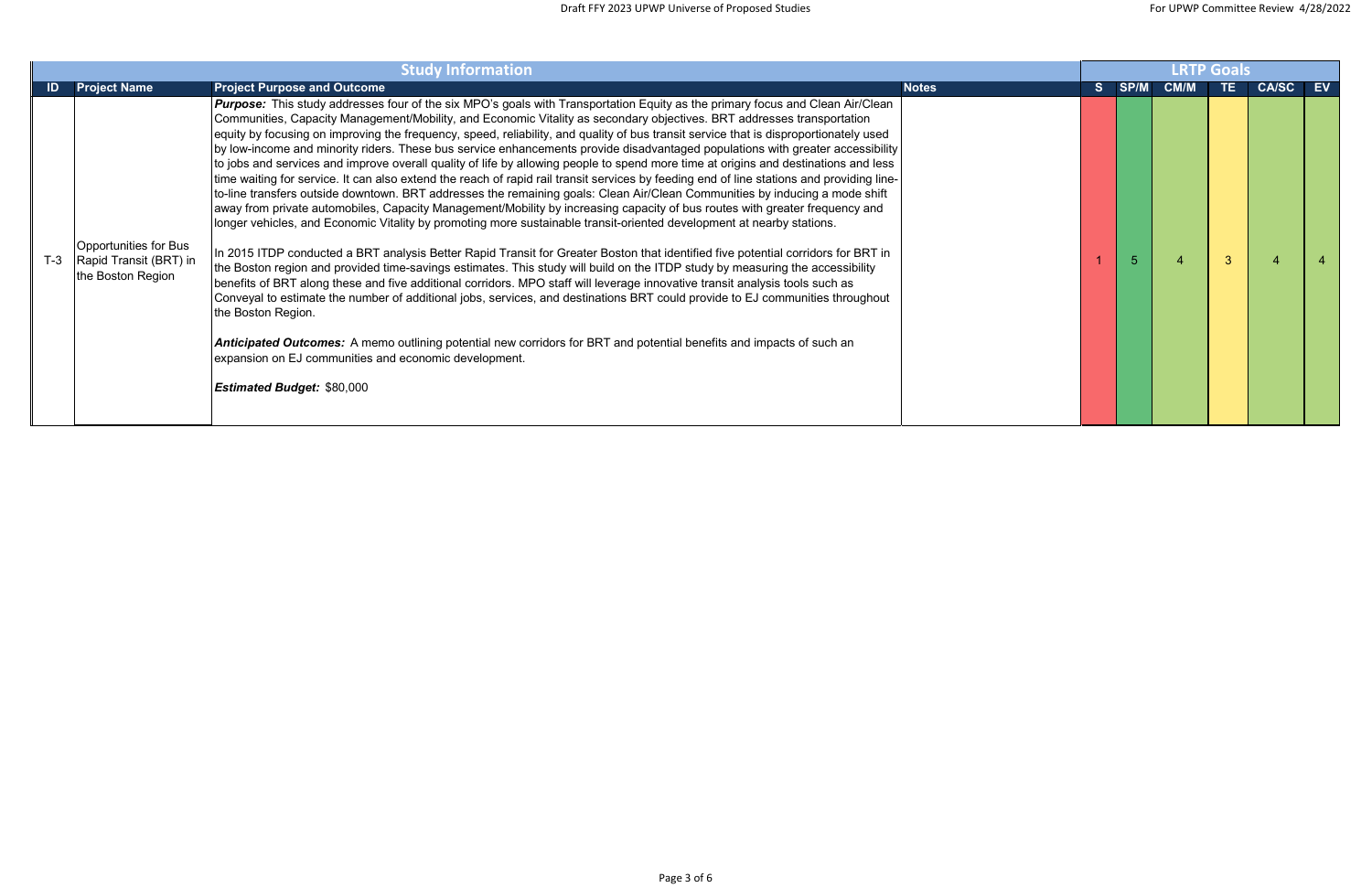|       |                                                                                                  | <b>LRTP Goals</b>                                                                                                                                                                                                                                                                                                                                                                                                                                                                                                                                                                                                                                                                                                                                                                                                                                                                                                                                                                                                                                                                                                                                                                                                                                                                                                                                                                                                                                                                                                                                                                                                                                                                                                                                                                                                                                                                                                                                                                                                                                                                                                                                                                                                                                                                                                                                                                                                                                                                                                                                                                                                                                                                                                                                                                                                                                                                                                                                                                                                                      |              |                |      |                |                |              |           |
|-------|--------------------------------------------------------------------------------------------------|----------------------------------------------------------------------------------------------------------------------------------------------------------------------------------------------------------------------------------------------------------------------------------------------------------------------------------------------------------------------------------------------------------------------------------------------------------------------------------------------------------------------------------------------------------------------------------------------------------------------------------------------------------------------------------------------------------------------------------------------------------------------------------------------------------------------------------------------------------------------------------------------------------------------------------------------------------------------------------------------------------------------------------------------------------------------------------------------------------------------------------------------------------------------------------------------------------------------------------------------------------------------------------------------------------------------------------------------------------------------------------------------------------------------------------------------------------------------------------------------------------------------------------------------------------------------------------------------------------------------------------------------------------------------------------------------------------------------------------------------------------------------------------------------------------------------------------------------------------------------------------------------------------------------------------------------------------------------------------------------------------------------------------------------------------------------------------------------------------------------------------------------------------------------------------------------------------------------------------------------------------------------------------------------------------------------------------------------------------------------------------------------------------------------------------------------------------------------------------------------------------------------------------------------------------------------------------------------------------------------------------------------------------------------------------------------------------------------------------------------------------------------------------------------------------------------------------------------------------------------------------------------------------------------------------------------------------------------------------------------------------------------------------------|--------------|----------------|------|----------------|----------------|--------------|-----------|
|       | <b>ID</b> Project Name                                                                           | <b>Project Purpose and Outcome</b>                                                                                                                                                                                                                                                                                                                                                                                                                                                                                                                                                                                                                                                                                                                                                                                                                                                                                                                                                                                                                                                                                                                                                                                                                                                                                                                                                                                                                                                                                                                                                                                                                                                                                                                                                                                                                                                                                                                                                                                                                                                                                                                                                                                                                                                                                                                                                                                                                                                                                                                                                                                                                                                                                                                                                                                                                                                                                                                                                                                                     | <b>Notes</b> | S.             | SP/M | <b>CM/M</b>    | TE.            | <b>CA/SC</b> | <b>EV</b> |
| $T-4$ | <b>Funding Free Fares:</b><br>Possibilities of<br><b>Eliminating Fares with</b><br>Value Capture | Purpose: There is growing interest around the country and the Commonwealth for eliminating fares on transit service. In recent<br>years transit providers around Massachusetts including Boston, Worcester, Brockton, and Lawrence have piloted or are currently<br>piloting fare elimination projects. Eliminating fares has the potential to improve transportation equity, reduce barriers to ridership,<br>and eliminate the expense of operating a fare collection system. However, while eliminating fares has many potential benefits,<br>what remains less clear is how transit providers could pay for it.<br>This study would estimate the feasibility of replacing fare revenue with value capture tools. In 2017, MAPC published Expanding<br>the Use of Value Capture for Transportation and TOD in Massachusetts, which provides an overview of the value capture tools<br>currently employed and available in the Commonwealth. This analysis will expand on the MAPC study by estimating the revenue<br>potential of value capture tools to replace the loss of fare revenue. MPO Staff will estimate the revenue potential of value capture<br>tools through the implementation of property assessments and sales taxes at varying distances near MBTA transit services. Staff<br>will create a memo that describes the feasibility of available value capture options to replace fare revenue. The memo will provide<br>details on the amount and geographic extent of property assessments and sale taxes necessary to fully fund the MBTA transit<br>system. Staff will also investigate the possibility of replacing fares with value capture along specific transit routes, modes, and<br>stations.<br>There are many potential benefits of relying on value capture to fund a fare free transit system. It is well established in the<br>literature that high-quality transit services can have a positive effect on nearby property values and retail revenue. Value capture<br>tools "capture" a portion of this value with property assessments and sales taxes to nearby properties and businesses to fund the<br>operating and capital costs of the transit service. Funding transit with value capture also allows the transit provider to take<br>advantage of positive feedback loops. Eliminating fares induces higher transit ridership, which leads to greater retail sales at<br>transit accessible businesses. Similarly, the improvements in accessibility offered by transit services lead to an uplift of nearby<br>property value. These increases to property value and sales revenue lead to more funds to operate, improve, and expand the<br>transit network. Greater funds allow the transit service provider to improve the accessibility benefits of the transit network with<br>greater frequency, reliability, and coverage, which result in more revenue.<br>Anticipated Outcome: A dataset documenting survey responses and a memorandum or web page presenting analysis. Data will |              | $\overline{2}$ | 2    | 5 <sup>5</sup> | 5 <sup>5</sup> | -5           |           |
|       |                                                                                                  | be made available to agency partners and municipalities throughout the region.                                                                                                                                                                                                                                                                                                                                                                                                                                                                                                                                                                                                                                                                                                                                                                                                                                                                                                                                                                                                                                                                                                                                                                                                                                                                                                                                                                                                                                                                                                                                                                                                                                                                                                                                                                                                                                                                                                                                                                                                                                                                                                                                                                                                                                                                                                                                                                                                                                                                                                                                                                                                                                                                                                                                                                                                                                                                                                                                                         |              |                |      |                |                |              |           |
|       |                                                                                                  | <b>Estimated Budget: \$60,000</b>                                                                                                                                                                                                                                                                                                                                                                                                                                                                                                                                                                                                                                                                                                                                                                                                                                                                                                                                                                                                                                                                                                                                                                                                                                                                                                                                                                                                                                                                                                                                                                                                                                                                                                                                                                                                                                                                                                                                                                                                                                                                                                                                                                                                                                                                                                                                                                                                                                                                                                                                                                                                                                                                                                                                                                                                                                                                                                                                                                                                      |              |                |      |                |                |              |           |
|       |                                                                                                  |                                                                                                                                                                                                                                                                                                                                                                                                                                                                                                                                                                                                                                                                                                                                                                                                                                                                                                                                                                                                                                                                                                                                                                                                                                                                                                                                                                                                                                                                                                                                                                                                                                                                                                                                                                                                                                                                                                                                                                                                                                                                                                                                                                                                                                                                                                                                                                                                                                                                                                                                                                                                                                                                                                                                                                                                                                                                                                                                                                                                                                        |              |                |      |                |                |              |           |

| <b>LRTP Goals</b>       |                |      |                |              |                         |  |  |  |  |  |  |  |
|-------------------------|----------------|------|----------------|--------------|-------------------------|--|--|--|--|--|--|--|
| $\overline{\mathsf{s}}$ | SP/M           | CM/M | TE             | <b>CA/SC</b> | $\overline{EV}$         |  |  |  |  |  |  |  |
|                         |                |      |                |              |                         |  |  |  |  |  |  |  |
|                         |                |      |                |              |                         |  |  |  |  |  |  |  |
|                         |                |      |                |              |                         |  |  |  |  |  |  |  |
|                         |                |      |                |              |                         |  |  |  |  |  |  |  |
|                         |                |      |                |              |                         |  |  |  |  |  |  |  |
|                         |                |      |                |              |                         |  |  |  |  |  |  |  |
|                         |                |      |                |              |                         |  |  |  |  |  |  |  |
| $\overline{2}$          | $\overline{2}$ | 5    | $\overline{5}$ | 5            | $\overline{\mathbf{4}}$ |  |  |  |  |  |  |  |
|                         |                |      |                |              |                         |  |  |  |  |  |  |  |
|                         |                |      |                |              |                         |  |  |  |  |  |  |  |
|                         |                |      |                |              |                         |  |  |  |  |  |  |  |
|                         |                |      |                |              |                         |  |  |  |  |  |  |  |
|                         |                |      |                |              |                         |  |  |  |  |  |  |  |
|                         |                |      |                |              |                         |  |  |  |  |  |  |  |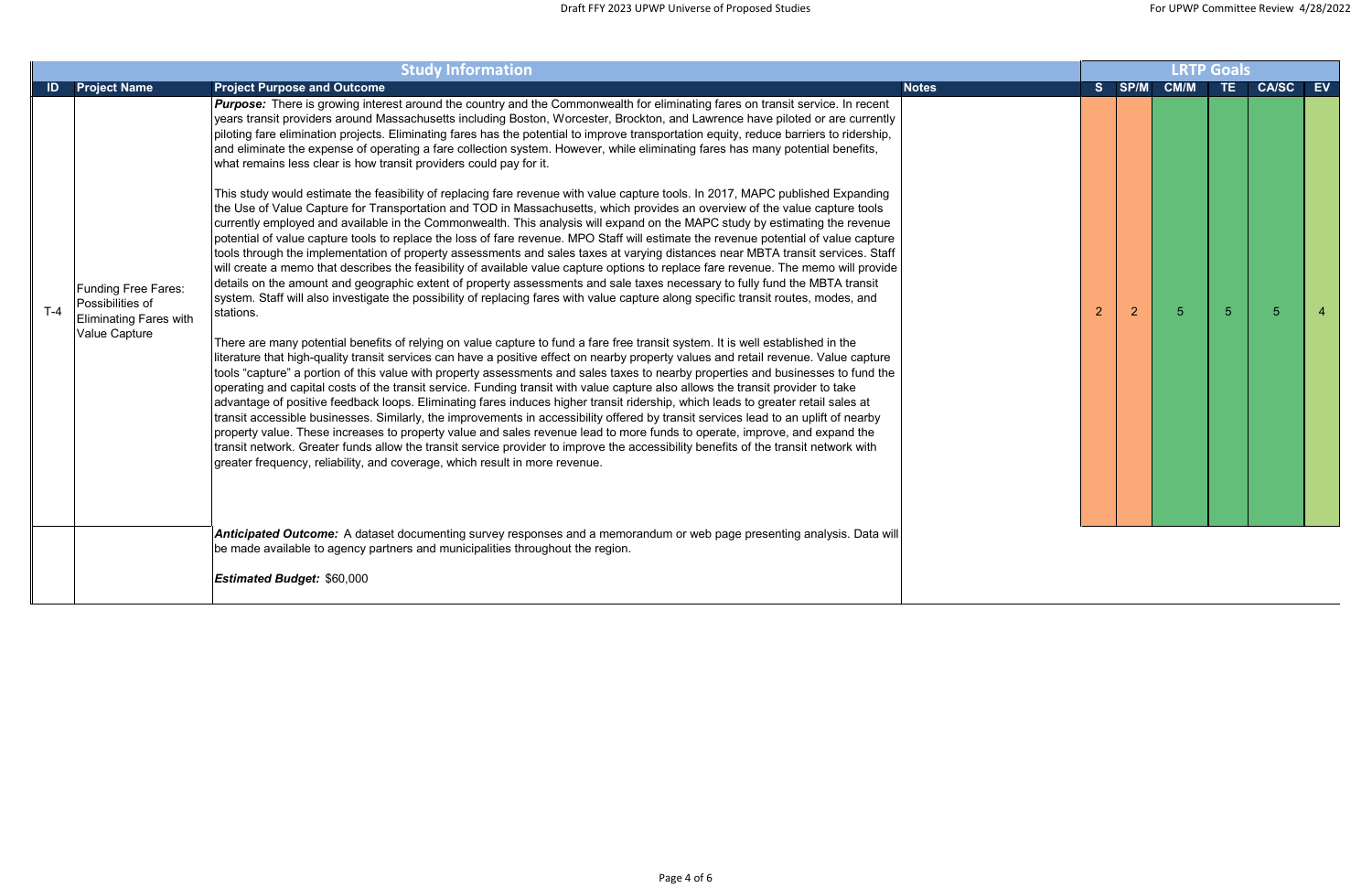|        |                                                                                        |                                                                                                                                                                                                                                                                                                                                                                                                                                                                                                                                                                                                                                                                                                                                                                                                                                                                                                                                                                                                                                                                                                                                                                                                                                                                                                                                                                                                                                                                                                                                                                                                                                                                                                                                                                                                                                                                                      | <b>LRTP Goals</b> |                |                |                |                |              |    |
|--------|----------------------------------------------------------------------------------------|--------------------------------------------------------------------------------------------------------------------------------------------------------------------------------------------------------------------------------------------------------------------------------------------------------------------------------------------------------------------------------------------------------------------------------------------------------------------------------------------------------------------------------------------------------------------------------------------------------------------------------------------------------------------------------------------------------------------------------------------------------------------------------------------------------------------------------------------------------------------------------------------------------------------------------------------------------------------------------------------------------------------------------------------------------------------------------------------------------------------------------------------------------------------------------------------------------------------------------------------------------------------------------------------------------------------------------------------------------------------------------------------------------------------------------------------------------------------------------------------------------------------------------------------------------------------------------------------------------------------------------------------------------------------------------------------------------------------------------------------------------------------------------------------------------------------------------------------------------------------------------------|-------------------|----------------|----------------|----------------|----------------|--------------|----|
| ID.    | <b>Project Name</b>                                                                    | <b>Project Purpose and Outcome</b>                                                                                                                                                                                                                                                                                                                                                                                                                                                                                                                                                                                                                                                                                                                                                                                                                                                                                                                                                                                                                                                                                                                                                                                                                                                                                                                                                                                                                                                                                                                                                                                                                                                                                                                                                                                                                                                   | <b>Notes</b>      | S.             | SP/M           | <b>CM/M</b>    | TE.            | <b>CA/SC</b> | EV |
|        | <b>TRANSIT EQUITY</b>                                                                  |                                                                                                                                                                                                                                                                                                                                                                                                                                                                                                                                                                                                                                                                                                                                                                                                                                                                                                                                                                                                                                                                                                                                                                                                                                                                                                                                                                                                                                                                                                                                                                                                                                                                                                                                                                                                                                                                                      |                   |                |                |                |                |              |    |
| $TE-1$ | Analyzing the<br><b>Environmental Justice</b><br>Impacts of Congestion<br>Pricing      | <b>Purpose:</b> The transportation burden on EJ communities is one of the major reasons that MPOs were created. In the 20th century<br>in particular, transportation innovations were deliberately created and implemented with a purpose to burden different population<br>groups. Congestion pricing is a new proposal that is occurring in several places in the world. While there are surely benefits to<br>congestion pricing, this is something that has not been previously imposed in the Boston Region. Therefore, it is ideal to present<br>due diligence that these traffic mitigation strategies do not adversely impact disadvantaged population groups.<br>This study will analyze the benefits and burdens that congestion pricing strategies will have on EJ populations, which would<br>include minorities and low-income populations. This study can also analyze the impact of congestion pricing with other vulnerable<br>populations, such as seniors, disabled individuals, and carless households. Potential adverse impacts to congestion pricing<br>include the increase of congestion in or leading to EJ communities, the disproportional increase of transportation costs to EJ<br>populations relative to population, and the reduction of transportation options in EJ communities. This study will look at different<br>impacts of different methods of congestion pricing, including but not limited to cordon pricing, HOT lanes, tolling, and parking<br>pricing. This study will also look at potential strategies to alleviate potential burdens, including variable pricing based on the<br>income of the people using the transportation facility.<br>Anticipated Outcomes: Memo or paper outlining benefits and concerns of congestion pricing strategies as they relate to EJ<br>communities.<br><b>Estimated Budget: \$60,000-\$80,000</b> |                   | $\overline{2}$ | $\overline{2}$ | $5\phantom{.}$ | 5 <sup>5</sup> | 5            |    |
| $TE-2$ | Equity Analysis of<br>Demand-Response<br><b>Transit in the Boston</b><br>Region        | Purpose: In line with the recent federal emphasis area to "target demand-response service towards communities with higher<br>concentrations of older adults and those with poor access to essential services," assess the existing conditions of demand-<br>response transit in the region and evaluate whether it is meeting the needs of these traditionally underrepresented communities<br>Anticipated Outcomes: Memo outlining where service to essential services is limited, along with maps of said corridors.<br><b>Estimated Budget: \$20,000</b>                                                                                                                                                                                                                                                                                                                                                                                                                                                                                                                                                                                                                                                                                                                                                                                                                                                                                                                                                                                                                                                                                                                                                                                                                                                                                                                          |                   |                |                | $\mathbf{3}$   | 5 <sup>5</sup> | 3            |    |
|        | <b>Assessing Mobility</b><br>TE-3 Options at Affordable<br><b>Housing Developments</b> | <b>Purpose:</b> This project would conduct a site-specific assessment of mobility services for residents at a sample of affordable<br>housing communities within the region. The task would evaluate mobility options for low-income residents from the perspective of<br>accessing economic opportunities, medical facilities, schools, parks, grocery stores and other daily needs. This could fall under<br>Transportation Equity Program as an "on-the-ground" counterpart to higher-level analyses from Conveyal and the travel demand<br>model.<br>Anticipated Outcomes: Guidebook or similar manual for transit providers to take to housing authorities and develop more<br>equitable transit options to and from affordable housing communities<br><b>Estimated Budget: \$100,00-\$150,000</b>                                                                                                                                                                                                                                                                                                                                                                                                                                                                                                                                                                                                                                                                                                                                                                                                                                                                                                                                                                                                                                                                              |                   | $\overline{2}$ |                | $\overline{2}$ | 5 <sup>1</sup> |              |    |

| <b>LRTP Goals</b><br>CM/M TE |                |                |                |                         |                         |  |  |  |  |  |  |  |
|------------------------------|----------------|----------------|----------------|-------------------------|-------------------------|--|--|--|--|--|--|--|
| $\overline{\mathsf{s}}$      | SP/M           |                |                | <b>CA/SC</b>            | $E$ V                   |  |  |  |  |  |  |  |
|                              |                |                |                |                         |                         |  |  |  |  |  |  |  |
| $\overline{a}$               | $\overline{c}$ | 5              | 5              | 5                       | 3                       |  |  |  |  |  |  |  |
| $\overline{1}$               | $\overline{1}$ | $\overline{3}$ | $\overline{5}$ | $\overline{3}$          | $\overline{c}$          |  |  |  |  |  |  |  |
| $\overline{a}$               | $\overline{1}$ | $\overline{a}$ | $\overline{5}$ | $\overline{\mathbf{4}}$ | $\overline{\mathbf{4}}$ |  |  |  |  |  |  |  |